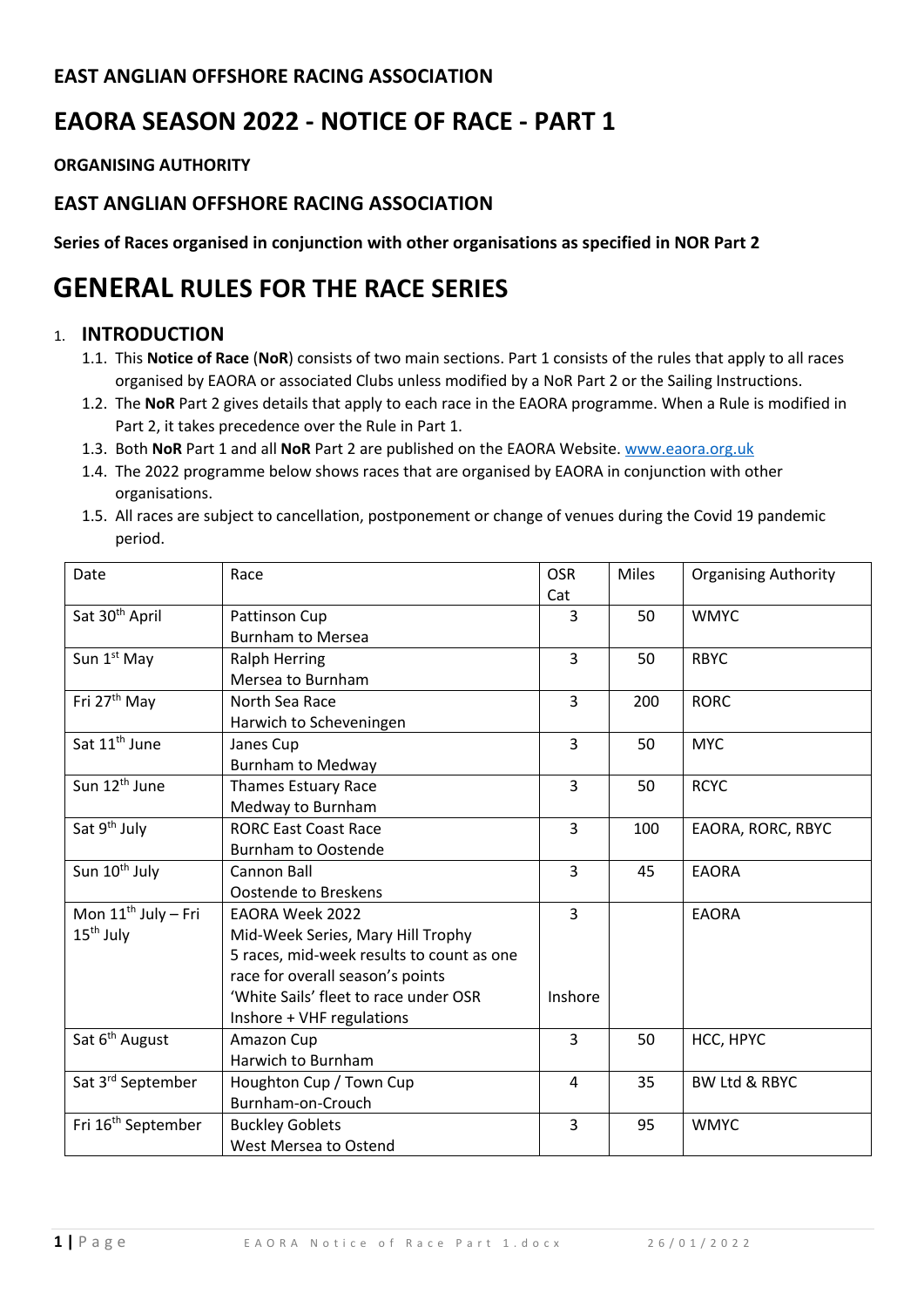## 2. **DEFINITIONS**

- 2.1. **Class** IRC Classes as defined within this Notice of Race.
- 2.2. **Closing Date** is the date after which a late entry/ late payment fee may be charged, and cancellation fees apply.
- 2.3. **Competitor** A person who races or intends to race in the event.
- **2.4. Documents page - can be found at www.eaora.org.uk on the Handbook Tab.**
- 2.5. **Race Committee** Appointed under rule 89.2(c ) and any other person or committee performing a race committee function.
- 2.6. **Bonus Points Scoring System** the boats are ranked in order of points scored. Lowest Points score wins.
- 2.7. **Emergency Contact** is the person to be informed in case of emergency. The nominated Emergency Contact must be available to contact for the duration of the race and cannot be a Competitor in the race.
- 2.8. **Offshore Race** Offshore Race is OSR Category 3 plus Category 2 liferaft, or OSR Category 4 plus Category 3 Safety Harnesses. See EAORA Programme for current year.
- 2.9. **Inshore Race** Inshore Race is World Sailing Special Regulations for inshore racing Appendix B with VHF radio. See EAORA Programme for current year.
- 2.10. **Rating Deadline** is the latest date by which a valid Rating or Class Certificate shall be issued to the boat.
- 2.11. **Sailing School Yacht** must be entered by a bona fide sailing school, affiliated to a national Authority and having on board a crew consisting of at least 50% paying students (not Instructors).
- 2.12. **TERMINOLOGY** The use of the masculine gender shall be taken to mean either gender.

# **3. RULES AND REGULATIONS**

- 3.1. **PART 1 – GENERAL RULES** The rules of Part 1 shall apply to all races in this Notice of Race except where otherwise stated in Part 2 or the Sailing Instructions.
- 3.2. **ORGANISING AUTHORITY**  The organising authority is the East Anglian Offshore Racing Association(EAORA), or as identified in the NoR Part 2 for each individual race.
- 3.3. **COVID 19 PROTOCOLS** Protocols relating to COVID 19 may be published at any time and will state if they have the status of a rule.
- 3.4. **ENGLISH LAW** This Notice of Race, and the terms of the contract created by entering a boat into any race or event governed by this Notice of Race, shall be governed by and construed in accordance with English law. Any dispute which cannot be resolved under Part 5 of the Racing Rules of Sailing shall be referred to the exclusive jurisdiction of the English Courts.
- 3.5. **RACING RULES OF SAILING** -The rules as defined in The Racing Rules of Sailing (RRS). (http://www.sailing.org/documents/racingrules/)
- 3.6. RRS Appendix WP (rules for racing round way points) will apply when specified in the Sailing Instructions.
- 3.7. **NATIONAL AUTHORITY PRESCRIPTIONS** The prescriptions of RYA will apply. No other National Authority prescriptions will apply. (https://www.rya.org.uk/racing/racing-rules/Pages/the-rules-and-ryaprescriptions.aspx).
- 3.8. **CLASS RULES** the IRC Rules Parts A, B & C and the Rules and Regulations of appropriate One-Design and/or Class rules.
- 3.9. For the purposes of IRC **Crew Limitation Rules** and Sail Limitation Rules, no race will form part of a regatta.
- 3.10. **WORLD SAILING OFFSHORE SPECIAL REGULATIONS (OSR)** The World Sailing Offshore Special Regulations, any amendments thereto for the current year, and RORC Prescriptions where applicable. Where details of Offshore Special Regulations cannot be met the Committee may accept an alternative.
- 3.11. **INTERNATIONAL REGULATIONS FOR PREVENTING COLLISIONS AT SEA** Except when changed in Sailing Instructions, the Rules of RRS Part 2 are replaced by the right-of-way Rules of IRPCAS (International Regulations for Preventing Collisions at Sea), or by Government right-of-way rules between the times of local sunset and sun rise. A boat may take a time penalty as specified in the sailing instructions when she may have broken this rule while racing.
- 3.12. **NOTICE OF RACE** This Notice of Race and any amendments thereto will be available from the EAORA Website.
- 3.13. **SAILING INSTRUCTIONS** Sailing Instructions will be emailed to Competitors after the Closing Date for each race. They may also be posted on the EAORA Website. Sailing Instructions shall take precedence over the Notice of Race Part 1 and Part 2.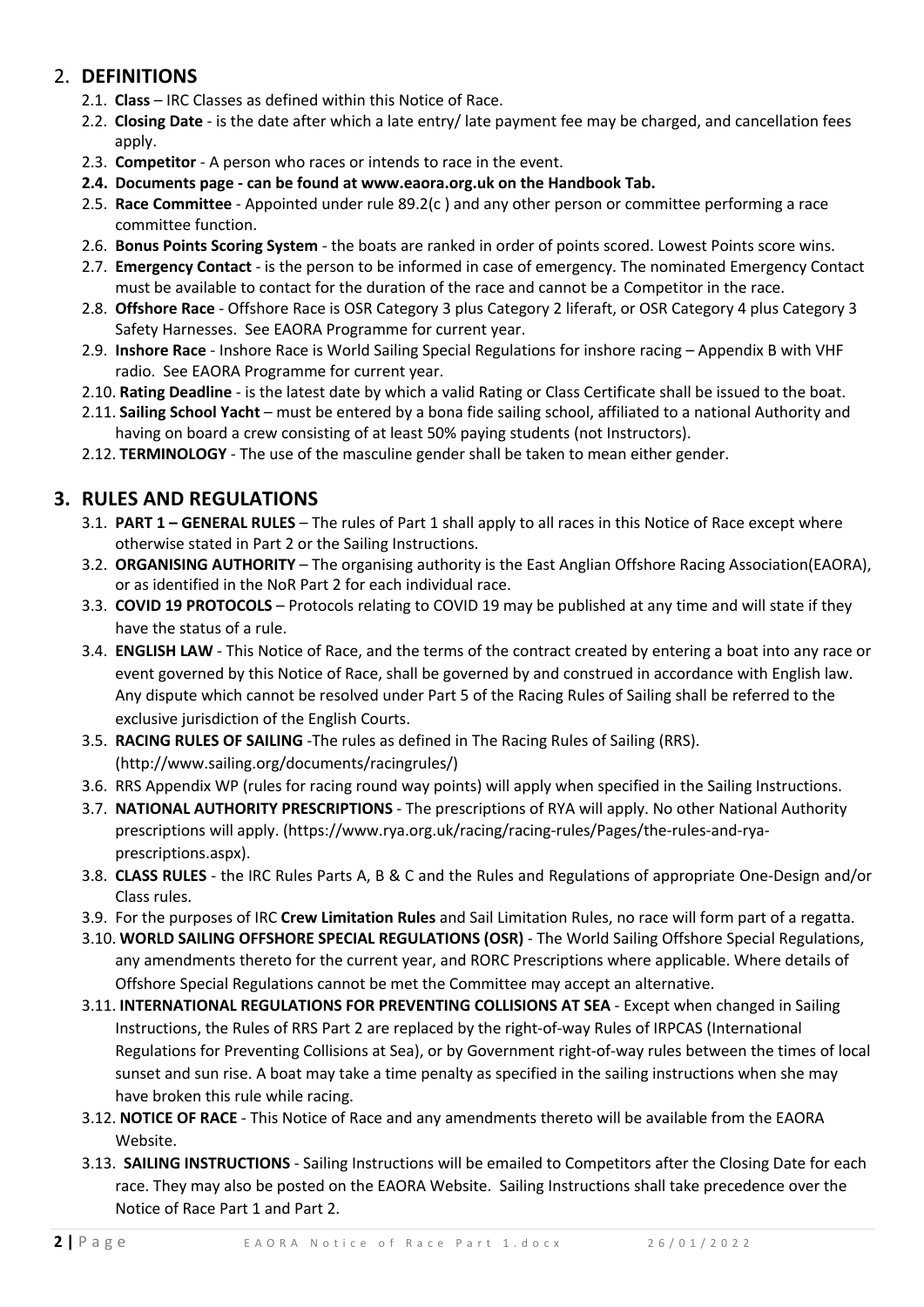#### 3.14.**CHANGES TO NOTICE OF RACE AND SAILING INSTRUCTIONS** - will be advised as follows:

- 3.14.1.Written Changes will be advised by and available from the relevant Race headquarters and the EAORA Web Site. The Race Officer on the Committee Vessel at the start of a race will ensure that any written changes are brought to the attention of all competitors prior to the start of the race.
- 3.14.2.Oral Changes will be announced by VHF only by the Race Officer on the Committee Vessel.

#### **4. ADVERTISING**

4.1. Boats may be required to display advertising chosen and supplied by the Organising Authority.

### **5. RESPONSIBILITY**

- 5.1. **THE PERSON IN CHARGE -** Yacht racing can be dangerous. The attention of Persons in Charge is drawn RRS Fundamental Rule 3: "The responsibility for a boat's decision to participate in a race or to continue racing is hers alone" and to World Racing Special Offshore Regulation 1.02.1 which begins: "The safety of a yacht and her crew is the sole and inescapable responsibility of the Person in Charge….
- 5.2. " Sailing is by its nature an unpredictable sport and therefore inherently involves an element of risk. By taking part in the event, each competitor agrees and acknowledges that:
	- 5.2.1. they are aware of the inherent element of risk involved in the sport and accept responsibility for the exposure of themselves, their crew and their boat to such inherent risk whilst taking part in the event.
	- 5.2.2. they are responsible for the safety of themselves, their crew, their boat and their other property whether afloat or ashore.
	- 5.2.3. they accept responsibility for any injury, damage or loss to the extent caused by their own actions or omission.
	- 5.2.4. their boat is in good order, equipped to sail in the event and they are fit to participate.
	- 5.2.5. the provision of a race management team and other officials and volunteers by the event organiser does not relieve them of their own responsibilities.
	- 5.2.6. they are responsible for ensuring that their boat is equipped and seaworthy so as to face extremes of weather; that there is a crew sufficient in number, experience, and fitness to withstand such weather; and that the safety equipment is properly maintained, stowed, in date and familiar to the crew.
	- 5.2.7. The EAORA, its sponsors, and other organising clubs accept no responsibility or liability for loss of life or injury to members or others, or for the loss of, or damage to, any vessel or property.
- 5.3. **STARTING AND CONTINUING TO RACE** The Race Committee will make starting signals unless in their opinion it is manifestly unsafe for any of the boats entered to remain in the vicinity of the starting line. Each boat shall exercise her responsibility under RRS Fundamental Rule 4 and decide whether to start or to continue to race.
- 5.4. **RACE DECLARATION(S)** No boat will be accepted as an entry unless the Person in Charge has, before the start of the race, signed a declaration in the terms set out in NoR Part 1.
- 5.5. **SAFETY AND LIFE SAVING EQUIPMENT** For all Offshore & Inshore Races; Competitors' attention is drawn to RRS 1.2 life-saving equipment: "Each Competitor is individually responsible for wearing a personal flotation device adequate for the conditions."
- 5.6. However, a Lifejacket and Harness shall be worn when on deck:
	- Between the hours of sunset and sunrise
	- When alone on deck
	- When reefed
	- When the true wind speed is 25 knots or above
	- When the visibility is less than 1 nautical mile.
	- See also World Sailing Special Regulation 5.02.

### **6. ELIGIBILITY – THE BOAT**

#### 6.1. **SUITABILITY**

6.1.1. EAORA races are open to seaworthy boats which comply with the Rules and Regulations described in this Notice of Race and which are manned by an adequate number of experienced crew who are physically fit to face bad weather.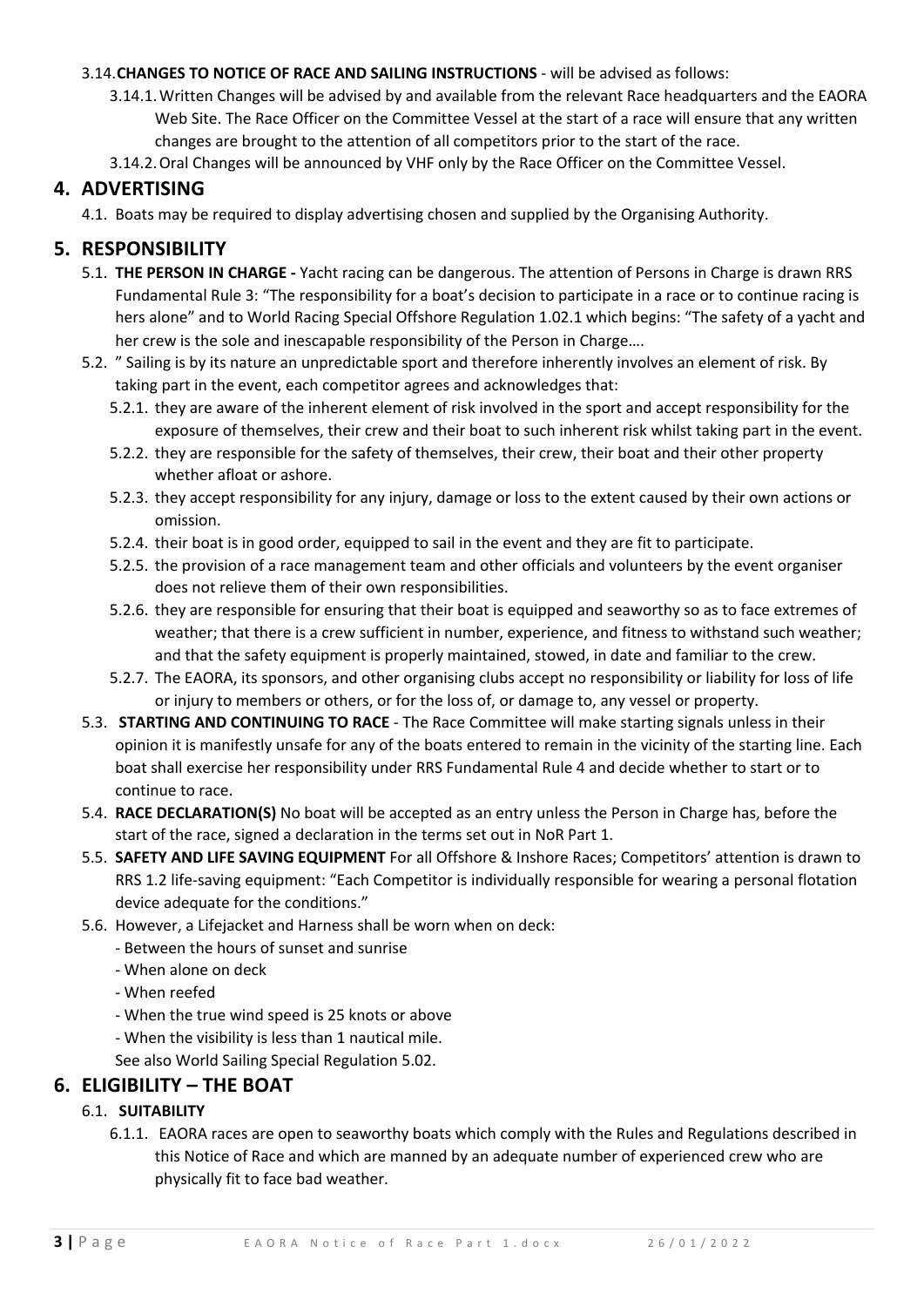6.1.2. However, no person may race contrary to the terms of a ban imposed by the EAORA, RORC, a National Authority or World Sailing.

#### 6.2. **CLASSES**

- 6.2.1. **IRC – Monohulled Boats rating 0.850 and greater** IRC Rules Parts A, B, and C shall apply, except as varied below or in the Sailing Instructions.
- 6.2.2. **Multihulls - Boats rating 1.100 and greater**  Offshore multihulls with Multihull Offshore Cruising and Racing Association (MOCRA) rating certificates may enter a multihull division in Offshore Races. The minimum crew for multihulls is two.
- 6.2.3. **CLASSES AND CLASS FLAGS -** For all EAORA races, Competitors will be categorised into the following Classes.

| l Class           | T.C.C. Range      | <b>CLASS FLAG</b> |
|-------------------|-------------------|-------------------|
| One               | 1.005 & Above     | IC Numeral 1      |
| Two               | 0.960 to 1.004    | IC Numeral 2      |
| Three             | 0.959 & Below     | IC Numeral 3      |
| Multihull (MOCRA) | 1.100 and greater | IC Numeral 8      |

- 6.2.4. EAORA reserves the right to amend the class bands in the light of current year handicap data.
- 6.2.5. Crew Numbers IRC Rule 22.4.2 is deleted and replaced by "The maximum number of crew that may sail aboard a yacht shall be the number shown on the certificate. There is no weight limit.
- 6.2.6. Suitability The minimum crew on any monohull shall be three apart from as allowed under NoR 6.2.8 Two-Handed Class.
- 6.2.7. Exclusion of Boats and Competitors RRS 76.1 is changed to apply to each race rather than first race of the series.
- 6.2.8. Automatic and Wind-vane devices for steering are permitted (This changes RRS52)
- 6.2.9. Two-Handed Class A Two-Handed Class within IRC will be available in Offshore Races. Boats will be eligible for both Two-Handed and IRC Rating band class trophies. Entries must satisfy the committee that they have suitable and adequate experience and that their boat is appropriately organised for two-handed sailing.
- 6.2.10.When racing, the appropriate Class flag or flags shall be prominently displayed from a backstay, or at the stern on a boat with no backstay. Boats shall provide their own Class flag.
- 6.2.11.RATINGS, RATING AND CLASS CERTIFICATES Boats shall hold valid Rating/Class certificate(s) on the Rating Deadline. Boats racing under IRC are required to submit a copy of their certificate to the EAORA Race Officer. Changes to Ratings and Class certificates will only be accepted after the Rating Deadline in exceptional circumstances at the discretion of the EAORA. Every boat racing shall have on board a current valid signed copy of the Rating certificate for the Class or Classes in which she is racing.
	- 6.2.11.1.The Committee may, at its discretion, require an Endorsed Certificate prior to acceptance of a yacht's race entry.

#### 6.3. **WORLD SAILING OFFSHORE SPECIAL REGULATIONS (OSR)**

The OSR category which applies to each race depends on the nature of the race and is specified in NoR Part 2 for each race. (RORC Prescriptions can be found in the RORC Notice of Race).

Inshore Regattas use the World Sailing Special Regulations for inshore racing – Appendix B with VHF radio. Offshore Races are either Category 3 with a Category 2 compliant liferaft and AIS Transponder or Category 4 plus Category 3 compliant Safety Harnesses.

- 6.3.1. **OSR COMPLIANCE** Responsibility for compliance rests with the Person in Charge. However, the EAORA will endeavour to help Competitors to understand the OSR and reserves the right to conduct an OSR inspection on any boat at any time.
- 6.3.2. **OFFSHORE SPECIAL REGULATIONS (OSR) CHECKLIST** For Offshore Races the Person in Charge shall, before the Closing Date of their first Offshore Race of the season, complete a Checklist (available on the EAORA Website) to the appropriate Category. Only one checklist appropriate to the race category is required from the Person in Charge unless changes are made to the equipment onboard or the yacht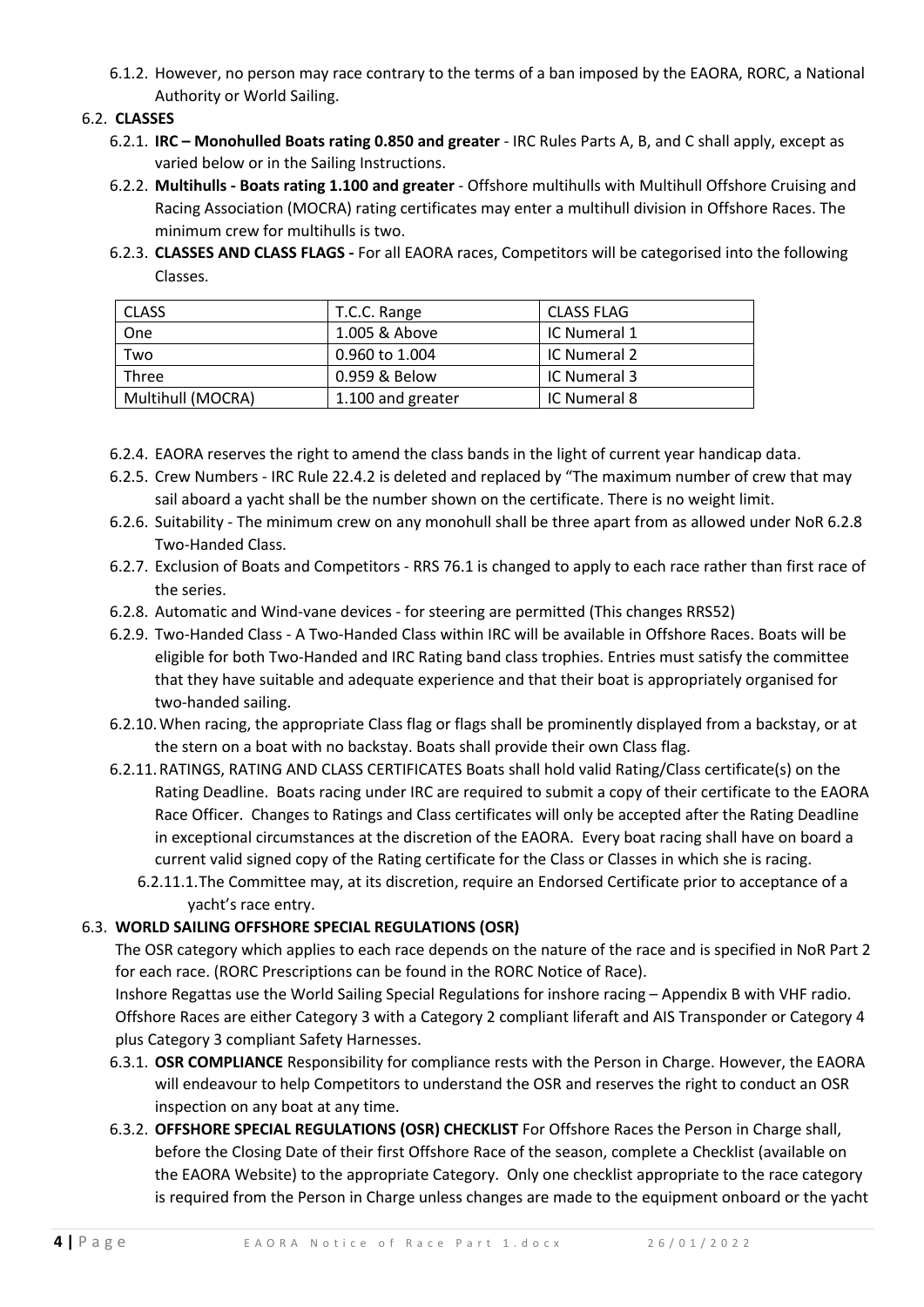changes ownership. Checklists from other organisations may also be accepted if they are current, completed to the appropriate race category, comprehensive and based on the World Sailing Offshore Special Regulations.

For Inshore Regattas only (EAORA Week mid-week regatta), the entrant shall complete an online declaration stating that the boat complies with the World Sailing Special Regulations for inshore racing.

- 6.3.3. A completed **CHECKLIST** signed by the owner/person in charge shall be retained on board and a copy shall be sent to the EAORA Principal Race Officer prior to the first EAORA race of the current racing season in which the yacht competes. Failure to send a copy of the Safety Checklist to the EAORA PRO may mean that no result is given for the race.
- 6.3.4. **KEEL & RUDDER INSPECTION** For Offshore Races the Person in Charge shall, before the Closing Date of their first Offshore Race of the season, submit a copy of the "Keel and Rudder Inspection Form" to the EAORA PRO in accordance with OSR 3.02.3.
- 6.4. **AIS TRANSPONDERS** shall be fitted on all vessels in OSR Category 3 races

AIS Transponders are recommended for all OSR Category 4 races.

Competitors shall use their best endeavours to ensure that their AIS Transponder is switched on (i.e. transmitting and receiving) at all times when racing. A boat's AIS must transmit: the boat's MMSI number, current racing name, the speed and course over the ground. See OSR 3.29.13.

- 6.5. **STABILITY AND SAFETY INDICES** In accordance with OSR 3.04.3 the EAORA uses minimum stability/buoyancy indices. For boats competing under IRC either SSS or STIX and AVS Indices are used depending on the series date of the boats and the category of the race.
	- 6.5.1. All Boats entering EAORA races must comply with the "SSI", Stability and Safety Indices (Base Minimum of 15 offshore, 10 inshore) or STIX rating (Minimum of 23 offshore, 14 inshore) for each race.

# **7. ELIGIBILITY – COMPETITORS**

- 7.1. **SHORESIDE CONTACT** For all EAORA races the entrant shall nominate a Shoreside Contact. This person must be available on the phone number(s) supplied to EAORA throughout the race and shall not be a Competitor. In an emergency EAORA will phone the Shoreside Contact who shall act as the link on behalf of the crew. The Shoreside Contact shall hold the Emergency Contact details for all of the crew. A Shoreside Contact form is available on the EAORA Website.
- 7.2. For **RORC races**, entrants must comply with RORC Crew list requirements as detailed in the RORC Notice of race.
- 7.3. **FIRST AID REQUIREMENT** There are requirements for First Aid training in all Categories of Race. See OSR 6.04 and 6.05.

# **8. RACE ENTRY**

- 8.1. **RACE ENTRY** shall be made by:
	- 8.1.1. by completing the entry form on the EAORA web site (or the RORC entry system (Sailgate) for the North Sea Race), which will be electronically transferred to the Organising Authority. Competitors must send the appropriate race entry fee to reach the Organising Authority by the published closing date in accordance with the instructions for the race in the NoR Part 2.
	- 8.1.2. Or, by completing all parts of the Official Race Entry Form available from the EAORA Website and sent with the appropriate race entry fee to reach the Organising Authority by the published closing date.
- 8.2. The **ENTRY FEE** will be given in the NoR Part2 for each race. PAYMENT should be made by cheque or electronic bank transfer if on-line banking facilities are available, made payable to the Organising Authority or to the sort code/account details given in the NoR Part 2. Full payment for each race shall be made before the closing date for entries.
- 8.3. **LATE ENTRIES** will be accepted at the discretion of the Organizing Authority for individual races.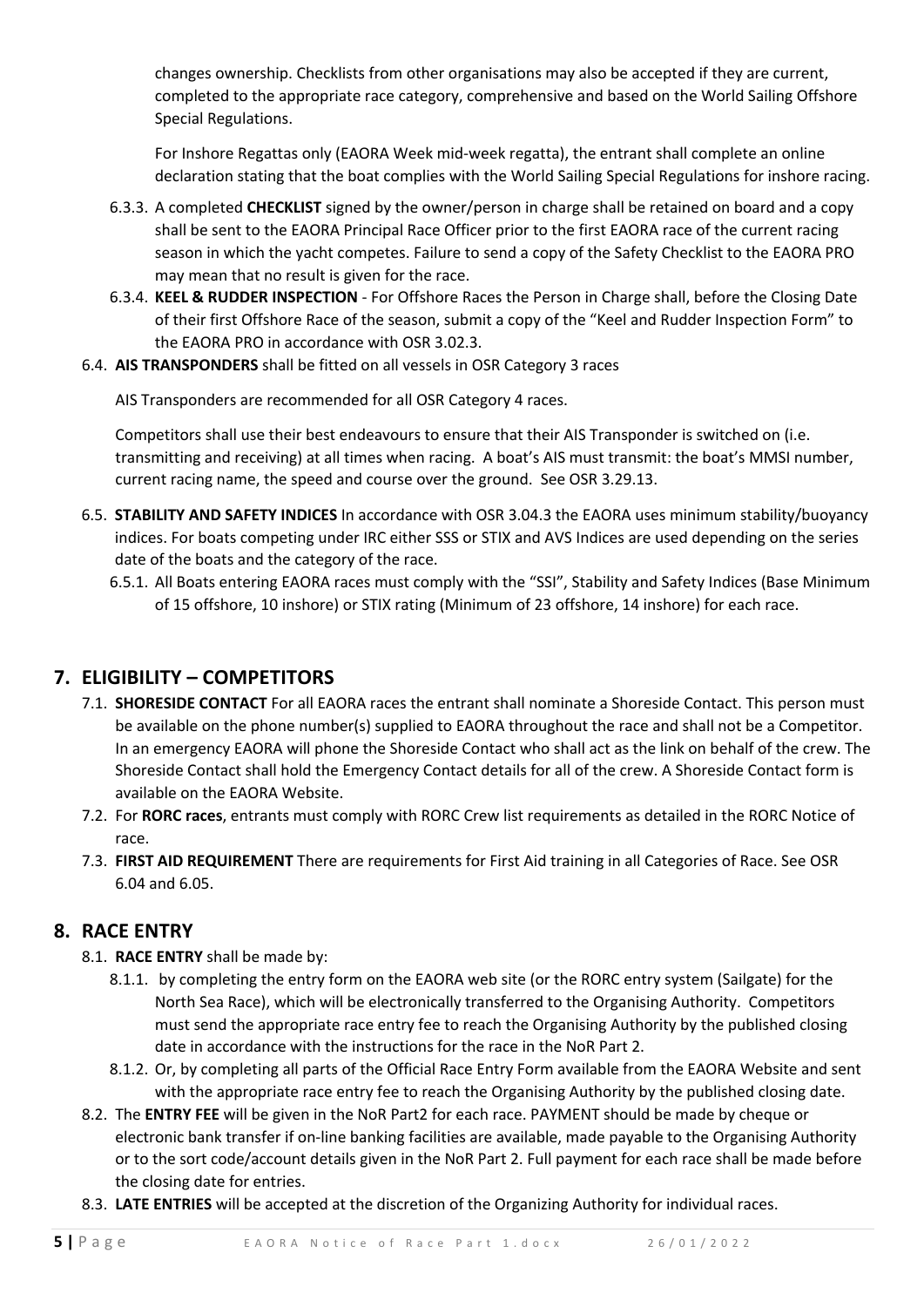#### **8.4. CANCELLATIONS AND REFUNDS**

- 8.4.1. if entrants decide at a later time not to participate in the race, they should notify the Organising Authority as soon as possible. Cancellations before the Closing Date will be eligible for a full refund of the race entry fee. Cancellations after the Closing Date will be eligible for a refund of 50% of the standard race entry fee.
- 8.4.2. If the Person in Charge fails to notify the Organising Authority of cancellation as described above, he/she shall pay the full fee without refund unless good reason can be shown. Refunds will be sent to the account used for payment.
- 8.4.3. For payments made by other means, refunds will be made against a written claim that must be received no later than 30th September following the last race of the Season.
- 8.5. **REGISTER PARTICIPATION** Prior to the first warning signal at the start of each race, yachts shall register their participation by passing close to the Principal Committee vessel and make themselves known to the Race Committee, giving details of the number of crew, and receive an acknowledgement before starting.
- 8.6. **LATE STARTING** A yacht starting late shall inform the race committee of the intention to race but any yacht coming to the start area later than 60 minutes after her starting signal will be scored Did Not Start (DNS).
	- 8.6.1. When a yacht is late starting, she may use her engine or be towed after her preparatory signal to reach the starting area provided that she:
	- 8.6.2. stops her engine or drops her tow as appropriate, and then makes a one turn penalty before crossing the start line;
	- 8.6.3. does not start until at least 5 minutes after her starting signal;
	- 8.6.4. reports this on her declaration. (This changes rules 41, Outside Help and 42, Propulsion).
- 8.7. **RETIREMENT** a yacht that does not start after reporting to the Race Committee at the start, or which retires before finishing, shall inform the Race Committee by whatever available means, including VHF radio, as soon as possible, and receive an acknowledgement, failing which she shall inform the coastguard.

#### **9. COURSES & FINISHS**

- 9.1. **COURSE OPTIONS** Courses to be sailed for each race will be outlined in the notice of race part 2 and published in detail in the Sailing Instructions. Courses will be accurate at the time of going to press.
- 9.2. **TIME LIMITS** -There is no Time Limit for any race, but the Race Committee may shorten the course at any mark when it sees fit. When a race is not shortened, this is not grounds for redress under RRS 62, Redress.
- 9.3. **CHANGE OF COURSE** RRS 33 is changed as follows. The race committee, during a race may change the course at any rounding mark by either of the following methods:
	- 9.3.1. A committee vessel stationed near the mark will fly flag "C", make repetitive sound signals, and announce on the specified VHF radio channel the course to be sailed thereafter.
	- 9.3.2. The Race Officer will announce a course change using the specified VHF channel and will confirm acknowledgement of that change with each yacht taking part in the race.
- 9.4. **MARK NOT SEEN** When a mark is not seen when passed, a yacht shall make and retain the most accurate record possible of her course and position.
- 9.5. **USE OF ENGINE** When a yacht uses its engine to avoid collision or in a grave emergency the facts must be reported on her declaration. The Race Committee may apply a penalty of 10% (minimum 1 place) except when the yacht shows that the circumstances which lead to the use of her engine were entirely outside her control when the penalty may be waived. However, if the incident results in a protest from another competitor or the Race Committee, then the Protest Committee after a hearing may impose a penalty, or disqualify the yacht, when it judges significant advantage was gained.
- 9.6. **TEMPORARY DISCONTINUANCE OF RACING**: If a boat makes fast in order to take shelter or in an emergency, the crew may temporarily leave the boat to handle her moorings. If she uses her engine for propulsion she shall, on re-joining the race, return to the spot where she began to use her engine, turn off her engine and continue to race from that spot. She shall report the circumstances on her Declaration Form. This changes RRS 45 and 47.2.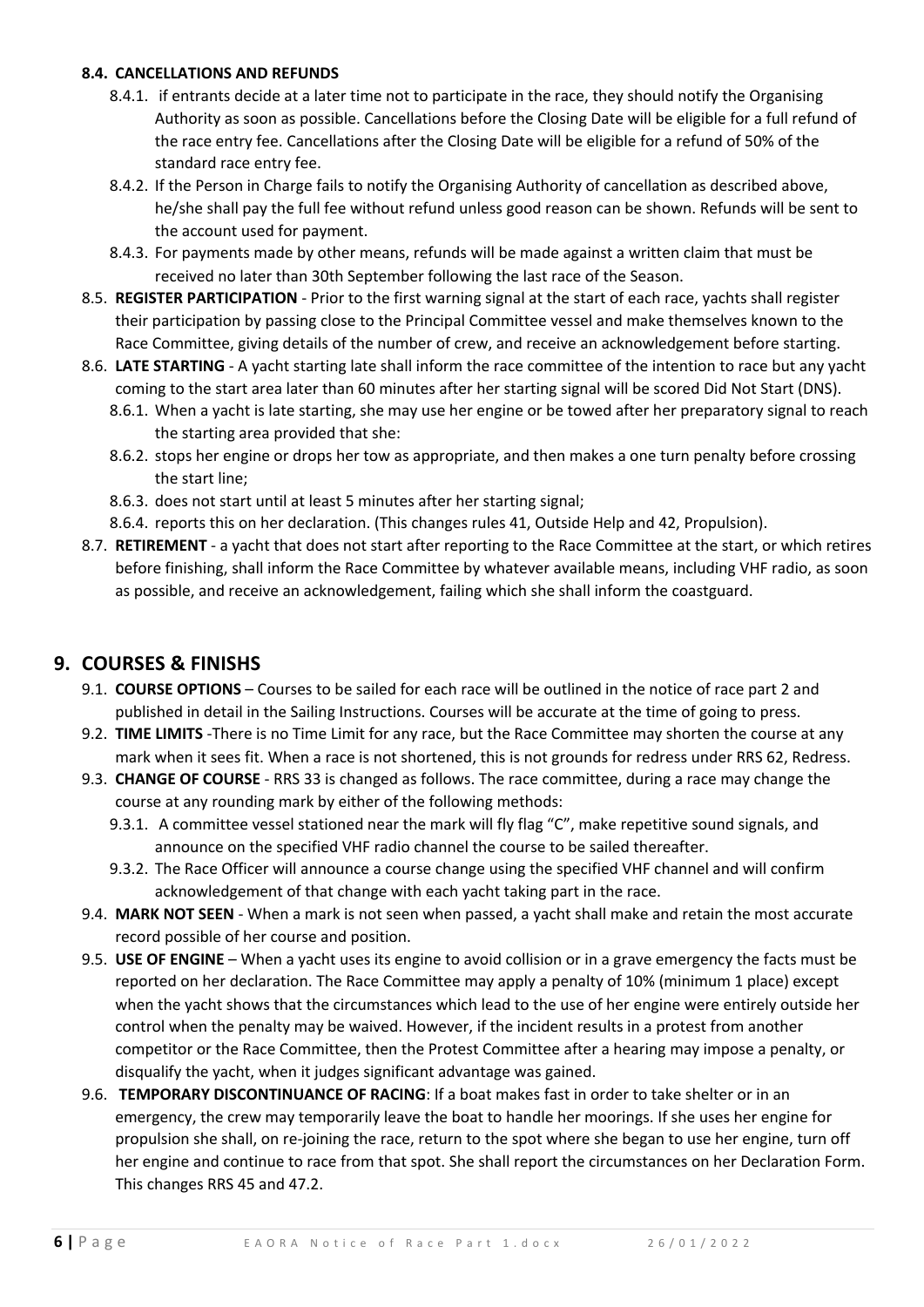- 9.7. **NIGHTTIME FINISHES** When a yacht finishes at a time when she is required to display navigation lights, she shall identify herself by radio to the Race Committee as prescribed in the Sailing Instructions, prior to finishing or as soon as possible afterwards. A Committee Vessel on station may show an all-round white light.
- 9.8. **COMMITTEE BOAT NOT ON STATION**  If a Committee Vessel is not on station at the finish line, Competitors shall record their own finish time and the position of yachts ahead and astern of them if known. The recorded time and timepiece must be presented to the race committee as soon as possible after finishing.

## **10.PROTESTS & PENALTIES**

- 10.1. **TAKING A PENALTY (RRS 44)** Unless changed by the Sailing Instructions, the penalty for breaking a rule of RRS Part 2 shall be a Two Turns Penalty as permitted and described in RRS 44.2. When the right-of way rules of IRPCAS apply (between the hours of local sunset and local sunrise), the penalty for a breach shall be a scoring penalty in accordance with RRS 44.3. Penalties shall be 10 minutes added to a boat's corrected time. A scoring penalty shall be declared on the boats Declaration Form and the Race Committee notified at the finish. This adds to RRS 44.3.
- 10.2. **PENALTIES FOR INFRINGEMENTS OF OTHER RULES** Penalties for infringements of other rules will be detailed in the Sailing Instructions and maybe less than disqualification.
- 10.3. **TIME LIMIT FOR LODGING A PROTEST** or a Request for Redress is 3 hours after the protesting/requesting yacht finishes. The protesting/redress seeking yacht shall notify the race committee by whatever means possible and receive an acknowledgement.
- 10.4. The time limit for lodging a Protest by the Race Committee is 3 hours after the last Yacht taking part in the race finishes or 3 hours after the Committee Vessel berths whichever is the longer. The Race Committee shall notify the Principal Race Office by whatever means possible and receive an acknowledgement.

#### **11.COMMUNICATION**

- 11.1. **THE ONLINE OFFICIAL NOTICE BOARD** is located on the EAORA Website. https://www.eaora.org.uk
- 11.2. **VHF RADIO** All boats shall carry a VHF radio capable of communicating on marine Channels: 16, 67, 72,77,37a/M1
	- 11.2.1. The Race Committee (call sign "Offshore One") may use VHF radio for all communications with competitors on the water to give instructions or to provide information. VHF Channel 72 will be used unless otherwise stated in Sailing Instructions. The service is not guaranteed except when giving course details. Yachts shall not transmit except as required by Sailing Instructions or in an emergency.
	- 11.2.2.VHF radio monitoring All competitors should monitor the relevant VHF radio channels, in the racing area, always during the race and as appropriate before and after each race.
	- 11.2.3.RRS 41 outside help Rule 41(c) is replaced by: "A boat shall not receive help from any outside source, except (c ) help in the form of information which is freely available to all boats, which shall include navigational, weather, tide or current information from any source which is available to all boats whether or not by payment of a fee or subscription, but shall not include any information gathered or the subject of interpretation by, or any advice received from, any source not on board the boat and which is specific to the boat and her situation."
	- 11.2.4.By way of example and interpretation: downloading charts, weather and/or tidal GRIB files from subscription services, or having such information passed to the boat in its pure form, is permitted but receiving messages or information which is the result of interpretation as it applies to the boat is not permitted.
- 11.3. **IN SEVERE OR VERY LIGHT WEATHER**, a yacht shall endeavour to:
	- 11.3.1.report the position and status of herself and other yachts of which she is aware, at regular intervals to the Race Committee or the Coast Guard as appropriate.
	- 11.3.2. keep a continuous dual watch on channel 16 and the specified race channel if possible.
	- 11.3.3.repeat messages from other yachts when equipped to do so.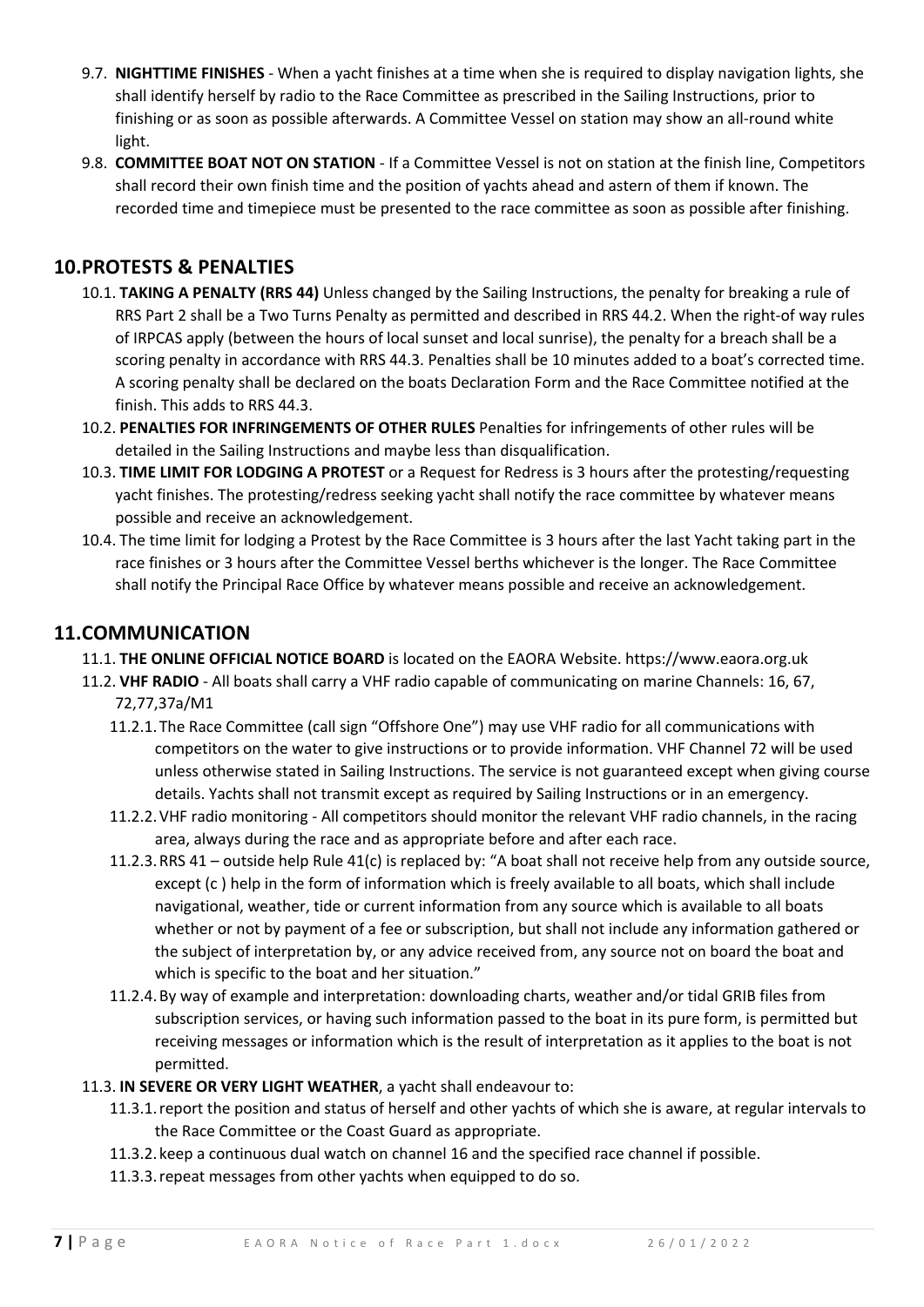## **12. RACE ENTRY DECLARATIONS**

- 12.1. **THE PERSON IN CHARGE** for each race shall agree to the terms of the declaration below using the online entry system.
	- 12.1.1. To the best of my knowledge the information I have given is accurate. I understand that Yacht Racing can be dangerous. I agree that the EAORA, organising clubs, sponsors and their agents, have no responsibility for loss of life or injury to members or others, or for the loss of, or damage to any vessel or property. I have paid particular attention to and agree to be bound by World Sailing Special Regulation 1.02 and I have read and understand and where appropriate agree to be bound by EAORA NoR Part 1 section 4, Responsibility. Before racing I will affect adequate and suitable insurance. Before racing I will ensure that my crew is aware of:
		- 12.1.1.1.the undertaking in this Declaration
		- 12.1.1.2.the importance of effecting appropriate personal insurance
		- 12.1.1.3.their responsibility in rules observance, and in particular RRS 1.2 (wearing personal floatation devices adequate for the conditions).
- 12.2. I agree to be bound by RRS, RYA Prescriptions and this Notice of Race including RORC Prescriptions, World Sailing Offshore Special Regulations and other applicable rules. The boat will be available for inspection. If any alteration likely to affect the handicap or rating is made, e.g. to sails, rig, mast, ballast, trim, engine or propeller, I will notify the Rating Authority and Race Committee immediately. I will ensure that no crew member races contrary to the terms of any ban imposed by World Sailing, a National Authority or the RORC.
- 12.3. I understand and agree that the information given in this race entry and also the race entry lists and results will be maintained on the Club's computer to be used for all aspects of race organisation.

### **13. INSURANCE**

13.1. Each participating boat shall be adequately and suitably insured with valid third-party liability insurance with a minimum cover of £3,000,000 per incident or the equivalent before racing.

### **14. FINISH DECLARATIONS**

- 14.1. shall be made by text, email or paper using the form available from the EAORA Website and shall be lodged with the Organising Authority as soon as possible, and not later than 72 hours, after finishing. Except where the yacht is required to take its own finish time, then the declaration must be texted within 1 hour of finishing.
- 14.2. The declaration must include the following information: Race name, Yacht Name, Sail Number, Race finish date and time, Yacht finishing ahead (where known), Yacht finishing astern (where known) and the method of time recording. The Organising Authority contact details will be published in the Sailing Instructions.
- 14.3. Failure to submit a declaration may at the Organising Authority's discretion result in future entries not being accepted.

### **15.SCORING**

15.1. Points for class & overall will be based on a yacht's finishing position and calculated using the World Sailing Bonus Scoring System as follows:

|  | Place   Points   Place   Points   Place   Points   Place   Points   Place   Points   Place   Points   Place   Points |  |  |    |      |  |
|--|----------------------------------------------------------------------------------------------------------------------|--|--|----|------|--|
|  |                                                                                                                      |  |  | 10 | 11.7 |  |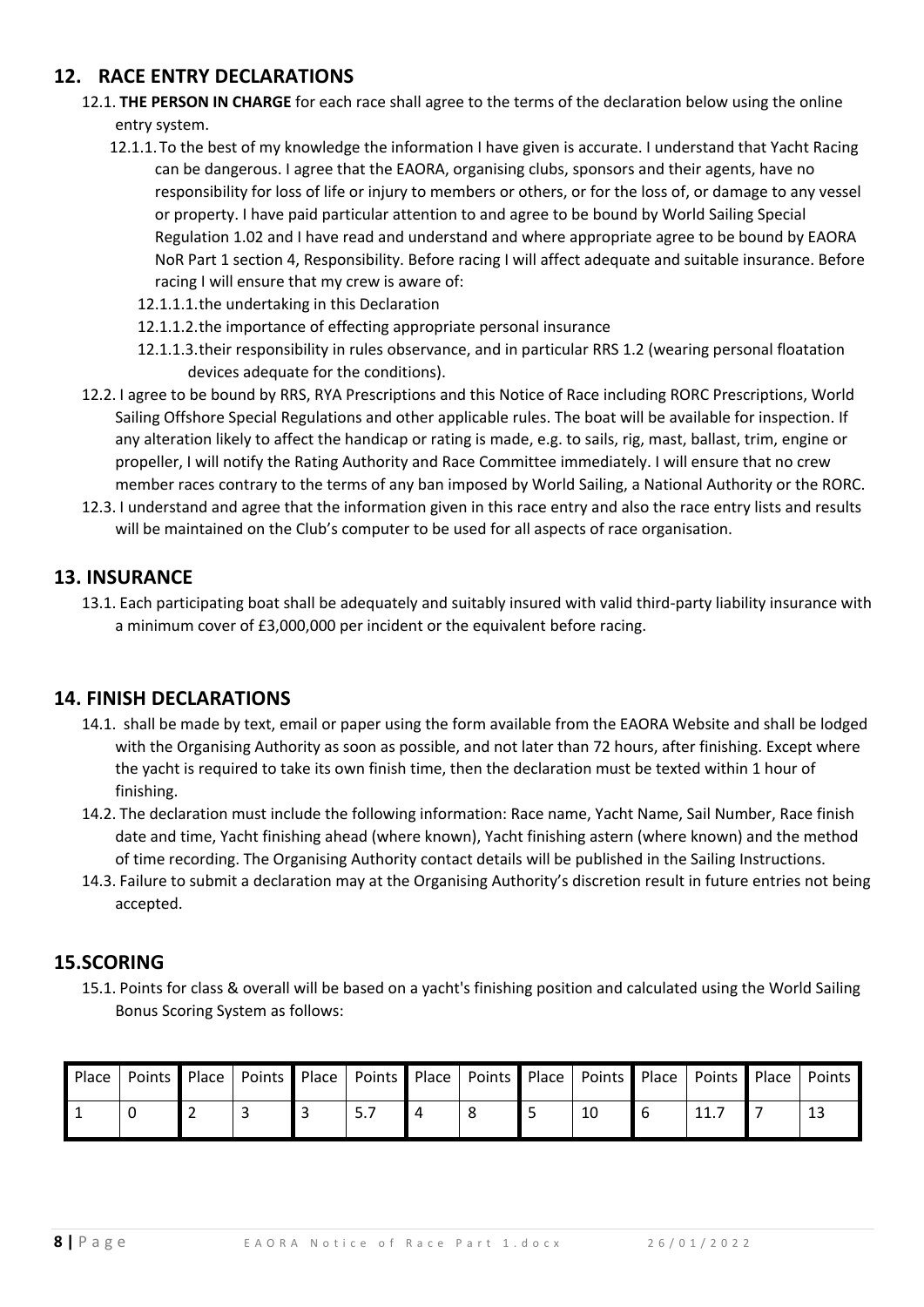- 15.2. 8th place and onward will receive 1 additional point.
- 15.3. Where the race programme indicates that there is a points multiplier for a specific race, the appropriate multiplier will be applied to that race's results.
- 15.4. Did Not Compete yachts classified as DNC or DSQ (disqualified) shall be scored points for the finishing place one more than the number of yachts entered in the series.
- 15.5. Did Not Finish yachts classified as DNF, DNS or retired after finishing (RTD) shall be scored points for the finishing place one more than the number of yachts that started the race. To be recorded as Did Not Start (DNS) the yacht shall have complied with section 8. Otherwise the yacht will be recorded as Did Not Compete (DNC).
- 15.6. Recasting Results in races containing yachts not eligible for points under section 5, the points will be recast as if the non-eligible yachts had not raced.
- 15.7. **EAORA points** to obtain any points a yacht shall, at the time of the race for which points are being awarded:
	- 15.7.1.Belong to, or be under charter to, a member of an EAORA Member Club.
	- 15.7.2. carry a valid, current IRC certificate.
- 15.8. Scoring for the **Interclub Championship** will be on an individual event basis where the points awarded for the overall recast results (see 15.6) will be used. Each Club's scores will be the aggregate of the scores from their two highest overall placed yachts in each recast race.
- 15.9. EAORA Week Mid Week Regatta
	- 15.9.1. The 'Mid-Week Regatta" running from Monday to Friday will be scored as a series in its own right. 15.9.1.1.Individual races in the mid-week regatta do not count towards EAORA points.
	- 15.9.2. The final results of the mid-week regatta, including any discards and other adjustments, will be used to award points to the value of one race in the overall EAROA series (EAORA points).
- 15.10. **Tie Break** if there is a tie of total points between two or more yachts, the tie shall be broken using RRS A8
- 15.11. **Races to Count/Discards** a Yacht may count her best scores as follows:

| <b>SERIES</b>        |    | RACES TO COUNT DISCARDS |  |
|----------------------|----|-------------------------|--|
| <b>OVERALL EAORA</b> | 11 |                         |  |
| YOUTH PROGRAMME 11   |    |                         |  |

15.12. **RESULTS** will be given and displayed by the Organising Authority as soon as possible after the finish of each race. The Organising Authority will send a copy of the results to the EAORA Chief Race Officer or Secretary using whatever means is convenient. Individual race and overall results will be published on the EAORA web site as soon as possible during the week following the race(s).

#### **16. TROPHIES AND PRIZES**

- 16.1. The **INTERCLUB CHAMPIONSHIP** will be awarded annually to the Member Club with the lowest Interclub Championship points scored during the Season. A yacht shall race for only one club during the season for the purpose of this competition. Should a yacht change hands during the season this rule may be waived provided that the new owner notifies the EAORA Committee of the date of the change. Where a yacht is jointly owned by two or more members of different Member Yacht Clubs, they shall nominate in writing to the Committee of EAORA the club for which the yacht shall race in each event, before the start of the first race of the season. No changes shall be made thereafter.
- 16.2. The **CLASS & OVERALL TROPHIES** for the EAORA Series:
	- 16.2.1.Overall Champion Blackwater Cup
	- 16.2.2.Class 1 Champion Carmen Cup
	- 16.2.3.Class 2 Champion Barnard Cup
	- 16.2.4.Class 3 Champion Gunfleet Cup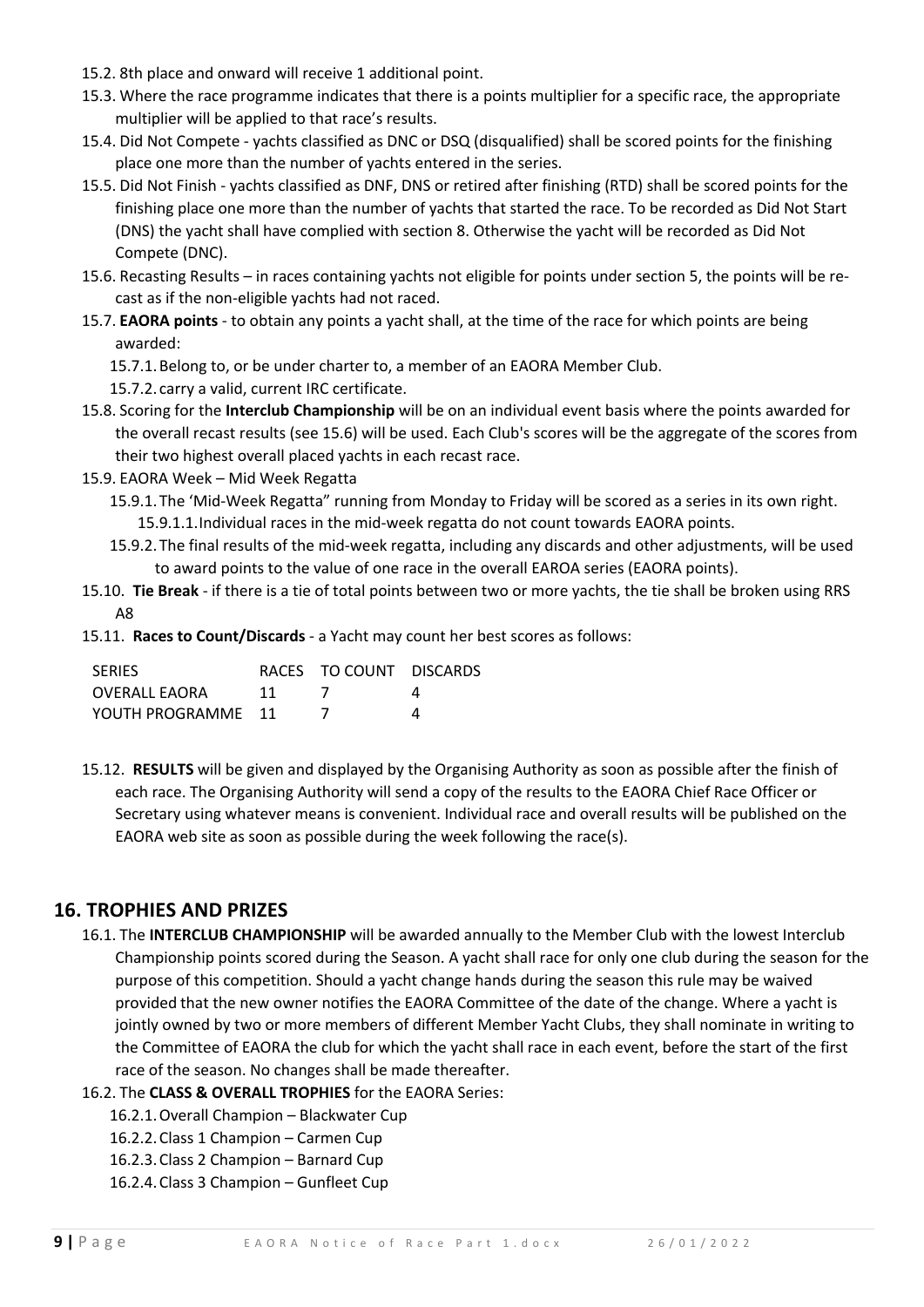- 16.2.5.One Design/Class Trophies classes that have three or more yachts who compete in at least the required number of races to count for that Series.
- 16.2.6. The Star Trophy will be awarded at the Committee's discretion for the most meritorious unrewarded performance or service by a yacht or individual during the season.
- 16.2.7.Red Dragon Trophy will be awarded to the winning team in the RORC East Coast Race. The first two yachts from each Club to finish count as a team.
- 16.2.8. The Libya Cup will be awarded to the yacht scoring the lowest points with no discards, all races must be started.
- 16.2.9. The MYC David Cole Memorial Trophy will be awarded by MYC to the yacht scoring the lowest combined points with no discard in the Graham Wallis Trophy race and the Cannon Ball race.
- 16.2.10. The RBYC David Geaves Trophy will be awarded by RBYC to the yacht who has completed the most race miles, in finished races, in RORC, EAORA and the RBYC Williwaw Trophy.
- 16.2.11. The WMYC Colonel's Trophy will be awarded by the WMYC to the Yacht who has scored the lowest combined points in the Pattinson Cup Race and the Buckley Goblets Race.
- 16.2.12. The Nore Command Trophy will be awarded by MYC to the Yacht Club team scoring the lowest combined points in the Offshore Regatta, 3 races and no discards. The first two yachts from each Club to finish count as a team.
- 16.2.13. The Navigators Cup will be awarded to the navigator as nominated by Yacht skippers and chosen by the Organizing Authority for the Amazon Cup.
- 16.2.14. The Single/Two-Handed Cup will be awarded for the yacht scoring the lowest points sailing with two persons onboard in compliance with the IRC rule 8.2.1.
- 16.2.15. The Payne-James Youth Cup will be presented to the EAORA top Cadet of the Year.
- 16.2.16. The Charlie Mills Memorial Trophy will be presented to the best overall EAORA yacht from a UK East Coast Club finishing the annual RORC North Sea Race.
- 16.2.17. The County Standard Salver will be presented to the overall winner of the EAORA Offshore Regatta.
- 16.2.18. The Millennium Trophy will be presented to the winner of Class 1 of the EAORA Offshore Regatta.
- 16.2.19. The Ailish Trophy will be presented to the winner of Class 2 of the EAORA Offshore Regatta.
- 16.2.20. The Secretary's Plate will be presented to the winner of Class 3 of the EAORA Offshore Regatta.
- 16.2.21. The Mary Hill Trophy will be presented to the winner of the EAORA Week Mid-Week series
- 16.2.22. The Amazon Cup and The Silver Cigarette Box will be presented to the winner of: to be agreed by the EAORA Committee.
- 16.3. The **INDIVIDUAL CLUB TROPHIES** given for each race are the responsibility of the member Club and will be retained within the Club if appropriate. This may be for reasons of value or history of the trophy and each Club will decide its own policy.
- 16.4. Trophy Presenters

| <b>Trophy</b>                 | <b>Presented By</b> |
|-------------------------------|---------------------|
| <b>Blackwater Cup</b>         | <b>EAORA</b>        |
| Carmen Cup                    | <b>EAORA</b>        |
| <b>Barnard Cup</b>            | <b>EAORA</b>        |
| <b>Gunfleet Cup</b>           | <b>EAORA</b>        |
| <b>Star Trophy</b>            | <b>EAORA</b>        |
| <b>Red Dragon Trophy</b>      | <b>EAORA</b>        |
| Libya Cup                     | <b>EAORA</b>        |
| David Cole Memorial Trophy    | <b>MYC</b>          |
| David Geaves Trophy           | <b>RBYC</b>         |
| Colonel's Trophy              | WMYC                |
| Nore Command Trophy           | <b>MYC</b>          |
| Navigators Cup                | <b>EAORA</b>        |
| Single/Two-Handed Cup         | <b>EAORA</b>        |
| Payne-James Youth Cup         | <b>EAORA</b>        |
| Charlie Mills Memorial Trophy | <b>EAORA</b>        |